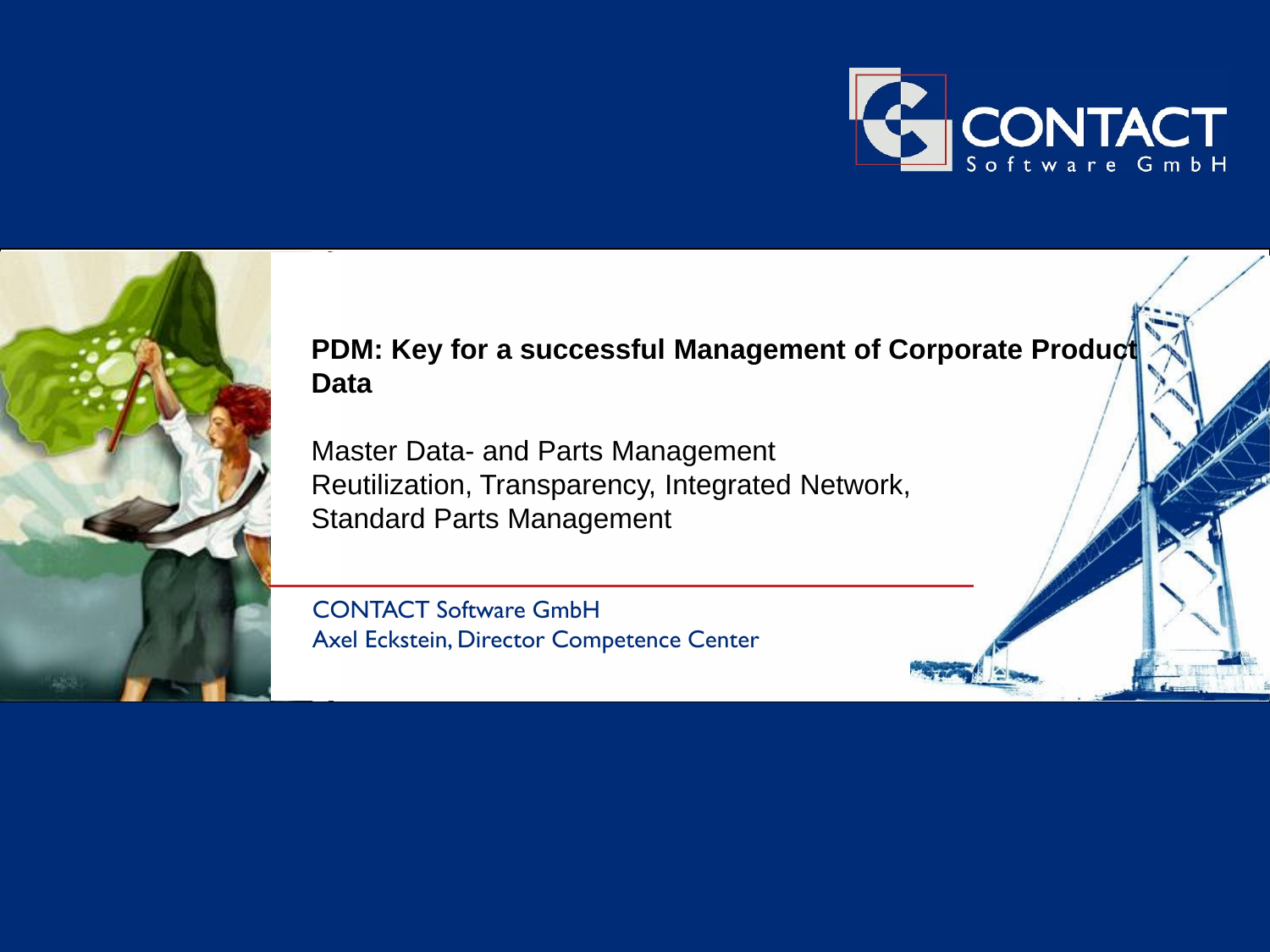# **The Company**

s

- **1990: Foundation of CONTACT Software GmbH**
- Shareholder: 100% Karl Heinz Zachries
	- $\blacksquare$  > 120 Employees + 50 Partner Resources
- Leading supplier of solutions for the collaborative product development
	- Product Data Management
	- Project Management
	- **Collaboration**
- Numerous internationally operation workspaces le customers of different industries
- Partnerships / Co-operations
	- BTC, IDS Scheer, IGS, InMediasP, PSI, PCO, Unity, SIS, Kuttig, CADENAS, IFS…



**Hamburg** 

Bremen

**Frankfurt** 

**Stuttgart** 

Ulm

München

Italien I Türkei

Köln

Duisburg

**DATABASE** 

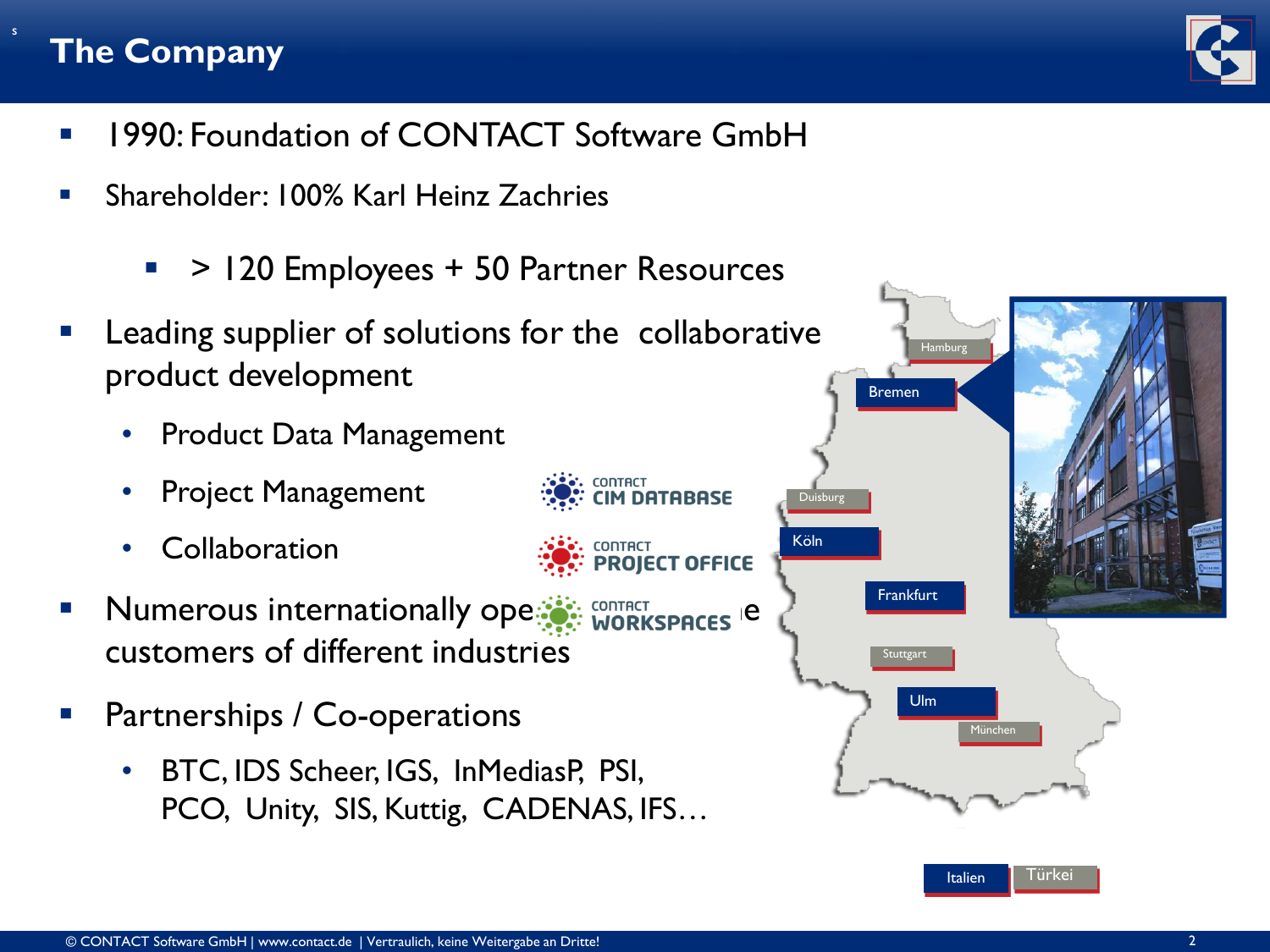## **CONTACT PLM ROADMAP**





#### **Modular Expandability and Future Guarantee for further Themes available on demand at any time**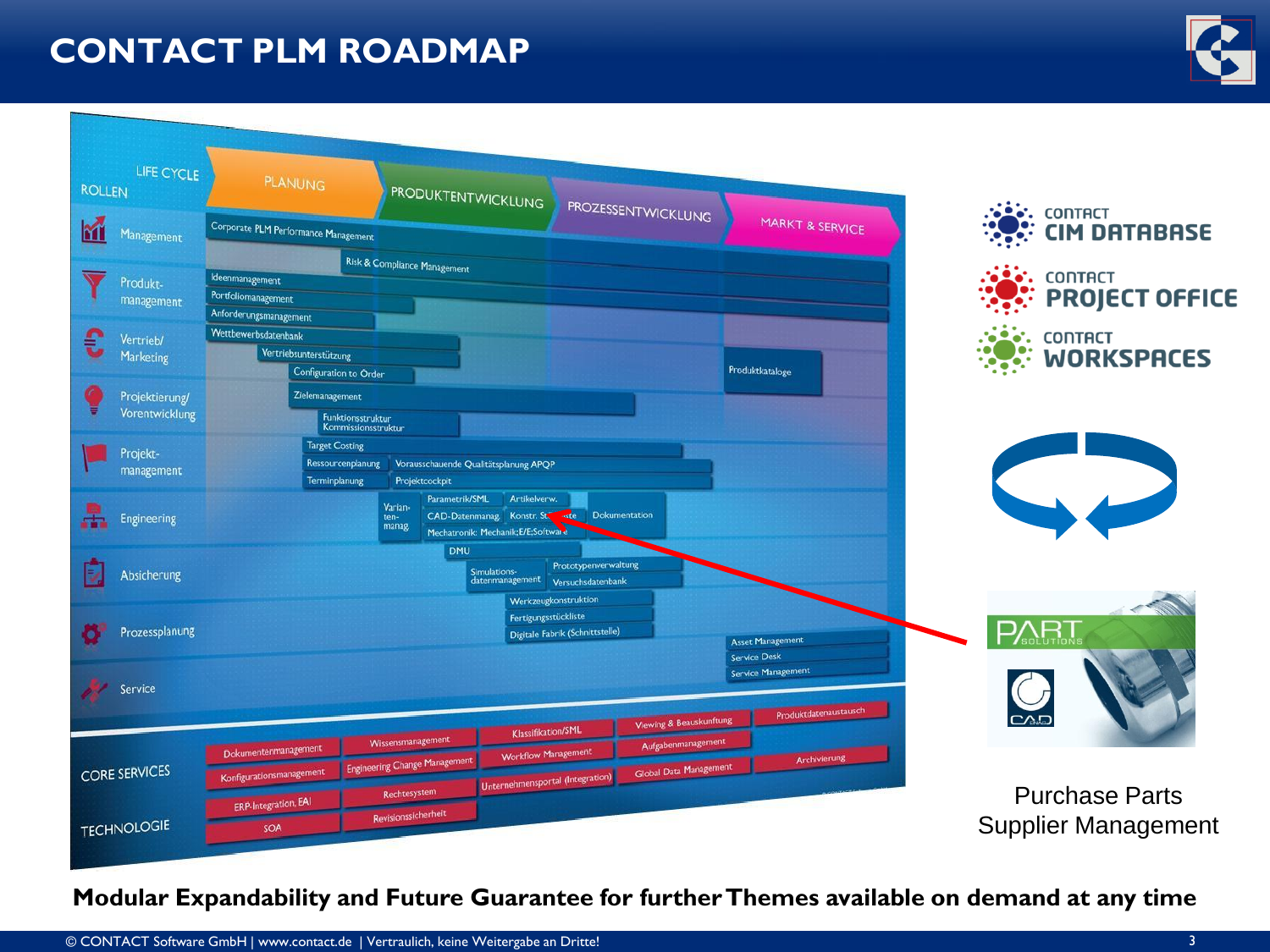## **PDM** ,, Platform for all product describing data"



| <b>Requirement Szenario</b>                    | <b>PARTsolution</b> | <b>CIM DATABASE (PLM)</b>                                                                 |
|------------------------------------------------|---------------------|-------------------------------------------------------------------------------------------|
| Requirement & Function Management              |                     | <b>SEX: CONTRCT</b><br><b>CONTRIBUSE</b>                                                  |
| <b>Product Structure Management / Variants</b> |                     | <b>CONTRACT SOLUTION CONTRIBUTE</b>                                                       |
| <b>Configuration Management</b>                |                     | <b>SAN CONTRICT</b><br><b>CONTRIGUES</b>                                                  |
| Management of in house production parts        |                     | <b>CONTROL</b><br><b>CONTRIGUES</b>                                                       |
| <b>Product Configurator</b>                    |                     | <b>SAN CONTRCT</b><br><b>CONTRIGUES</b>                                                   |
| <b>BOM Management / ERP Integration</b>        |                     | <b>CONTRACT SOLUTION CONTRIBUTE</b>                                                       |
| Multi Project Management                       |                     | <b>READ CONTRCT</b><br><b>READ PROJECT OFFICE</b><br><b>CONTRCT SOLUTION CONTRACTS</b>    |
| <b>Global Collaborative Development</b>        |                     | <b>CONTRACT SOLUTION CONTRIBUTE</b>                                                       |
| Variable and dynamic Process Support           |                     | <b>CONTRICT</b><br><b>COMPASSEM</b><br><b>NAME CONTROL</b><br><b>CONTROL WORKSPACES</b>   |
| Object Lifecycle Management/Version/History    |                     | <b>ONE CONTROL</b><br><b>CONTRIGUES</b>                                                   |
| Multi CAD Management                           |                     | <b>SANCE CONTRCT</b><br><b>CONTROL</b> WORKSPACES<br><b>CONTRICT</b><br><b>CONTRIGUES</b> |
| Overview, purchase parts & catalogs"           |                     |                                                                                           |
| extensive Query-Mechanism                      |                     |                                                                                           |
| Integration of Purchasing and Engineering      |                     |                                                                                           |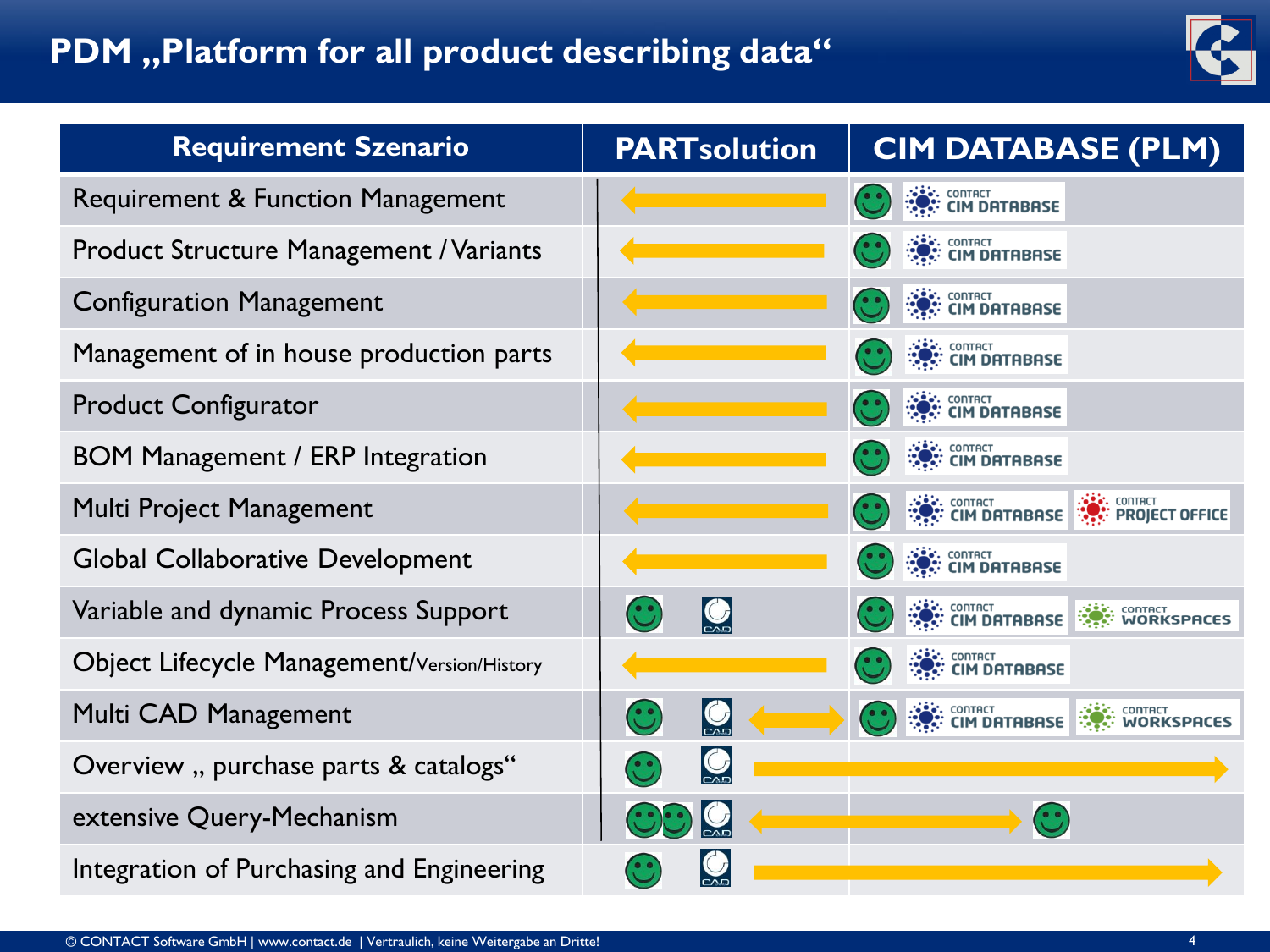## **New/Re-utilization of purchase parts**





When utilizing new purchase parts, the construction engineer operates in his usual way, necessary material master files are being created via PDM in ERP and returned to PARTsolution.

The search for known purchase parts is possible in both systems: (PARTSolution and CIM DATABASE)

The solution supports MULTI CAD environments by standard interfaces.

PARTsolution can be integrated via CIM DATASE into the ERP systems by standard interfaces .

Due to the numerous Query-Mechanism in PARTsolution and CIM DATABASE a total transparency of the complete parts list of the company is available for the construction engineer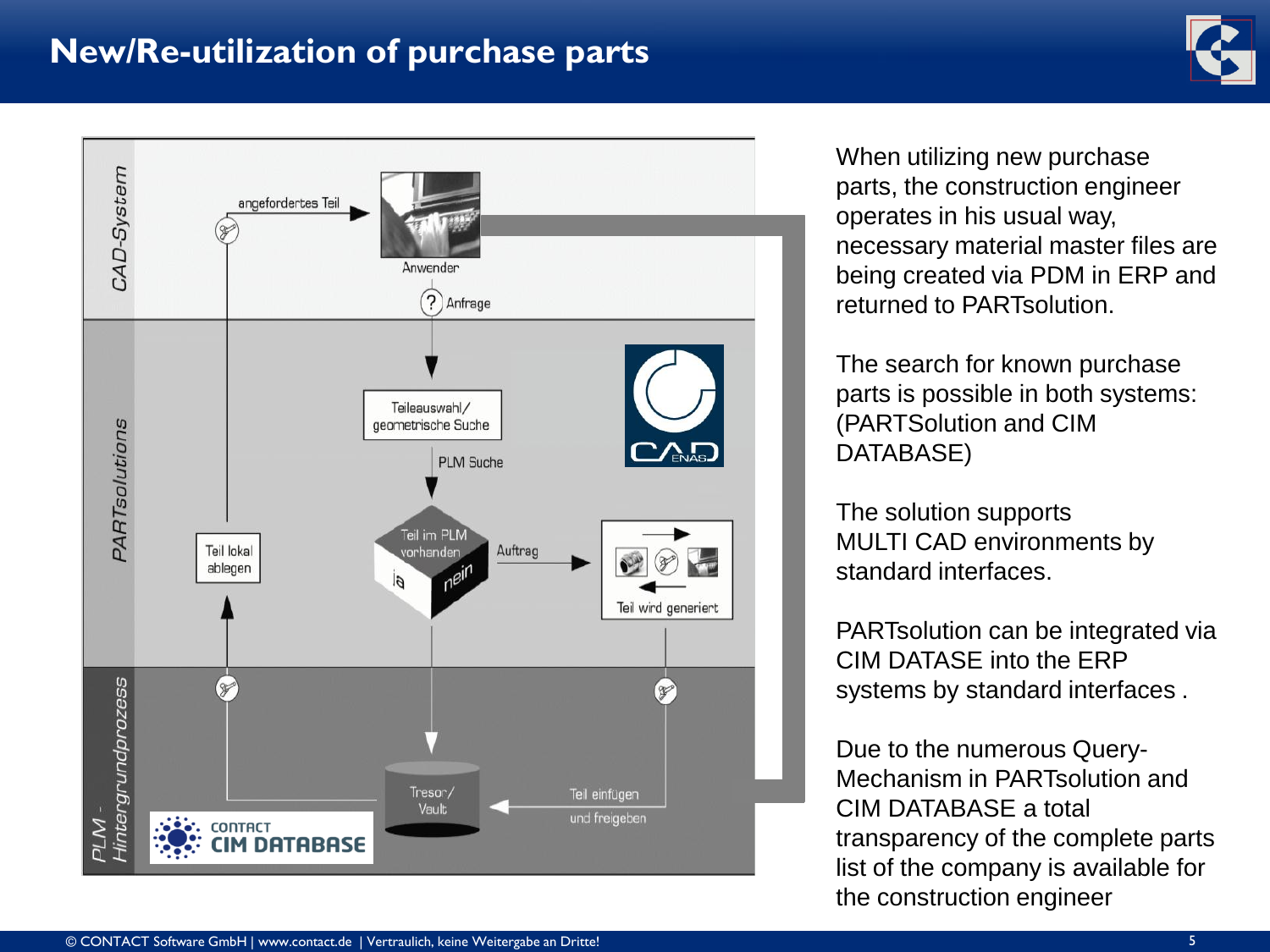## **Example for Master data of a CAD Model**



| Dokumentdatenblatt   Quellangaben   Änderungslog |    |         |                |   |   |    |
|--------------------------------------------------|----|---------|----------------|---|---|----|
| Beschreibung                                     |    |         |                |   |   |    |
| Titel                                            |    |         |                |   |   |    |
| Hauptkategorie                                   |    | ▧       | Kategorie      |   |   | ß  |
| Autor(en)                                        |    | ßi      | Ursprung       |   |   |    |
| Bereich                                          | ßi |         | Sprache        |   | ß |    |
| Stichwörter                                      |    |         |                |   |   |    |
| Bemerkungen                                      |    |         |                |   |   |    |
|                                                  |    |         |                |   |   |    |
| Dokument-Nr.                                     |    |         | Index          |   |   |    |
| Status                                           |    | $\vert$ | Gesperrt von   |   |   | ßi |
| Applikation                                      |    | ßi      | Vorlage        | 区 |   |    |
| Technische Änderung                              |    | ▧       |                |   |   |    |
|                                                  |    |         |                |   |   |    |
| Zuordnung                                        |    |         |                |   |   |    |
| Artikel-Nr.                                      |    | ▧       | Index          |   |   |    |
| Benennung                                        |    | ßi      | Benennung (en) |   |   | ßi |
| Zusatzben.                                       |    |         |                |   |   |    |
| Kategorie                                        |    | ßi      | Status         |   |   |    |
| Bereich                                          |    | ßi      | Projekt-Nr.    |   |   | ßi |
|                                                  | ß  |         | Werkstoff      |   |   | ▧  |
| Einheit                                          |    |         |                |   |   |    |
|                                                  |    |         |                |   |   |    |
| Projekt-Nr.                                      |    | ß       |                |   |   |    |

Masterdata/(Templates) are object addicted and can contain different information.

Standard objects: CAD Documents Project Documents Requirements **Masterdata** etc.

Extension of templates is variable.

By acquired knowledge objects can refer to each other.